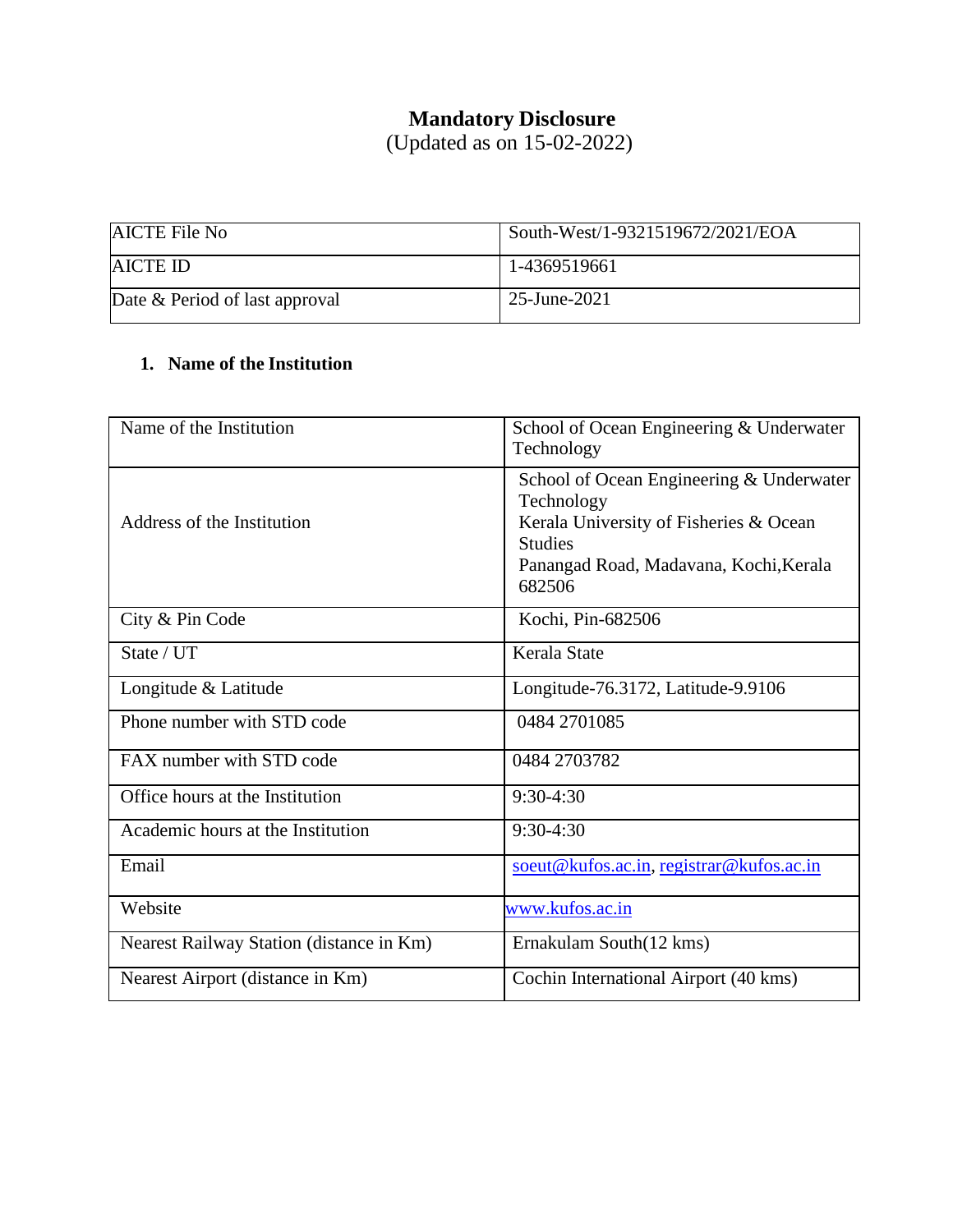## **2. Name of the organization running the Institution.**

| Name of the organization running the |                                                                                                  |
|--------------------------------------|--------------------------------------------------------------------------------------------------|
| Institution                          | Kerala University of Fisheries & Ocean Studies                                                   |
| Type of the organization             | University                                                                                       |
| Address of the organization          | Kerala University of Fisheries & Ocean Studies<br>Panangad Road, Madavana Junction, Kochi-682506 |
| Registered with                      | Government of Kerala                                                                             |

### **3. Name of Principal/Director**

| Name of Principal/Director | Dr Suriyakala C D                          |
|----------------------------|--------------------------------------------|
| <b>Exact Designation</b>   | Dean                                       |
| Phone number with STD code |                                            |
| FAX number with STD code   |                                            |
| Email                      | $dr\_soeut@kufos.ac.in$                    |
| <b>Highest Degree</b>      | Ph.D.                                      |
| Field of Specialization    | Wireless Communication & Sensor Technology |

## **4. Name of the affiliating University**

| Name of the affiliating University | Kerala University of Fisheries & Ocean Studies |
|------------------------------------|------------------------------------------------|
|                                    |                                                |
| Address                            | Panangad Road, Madavana Junction, Kochi-682506 |
|                                    |                                                |
| Website                            | www.kufos.ac.in                                |
| Latest affiliation period          | $2021 - 22$                                    |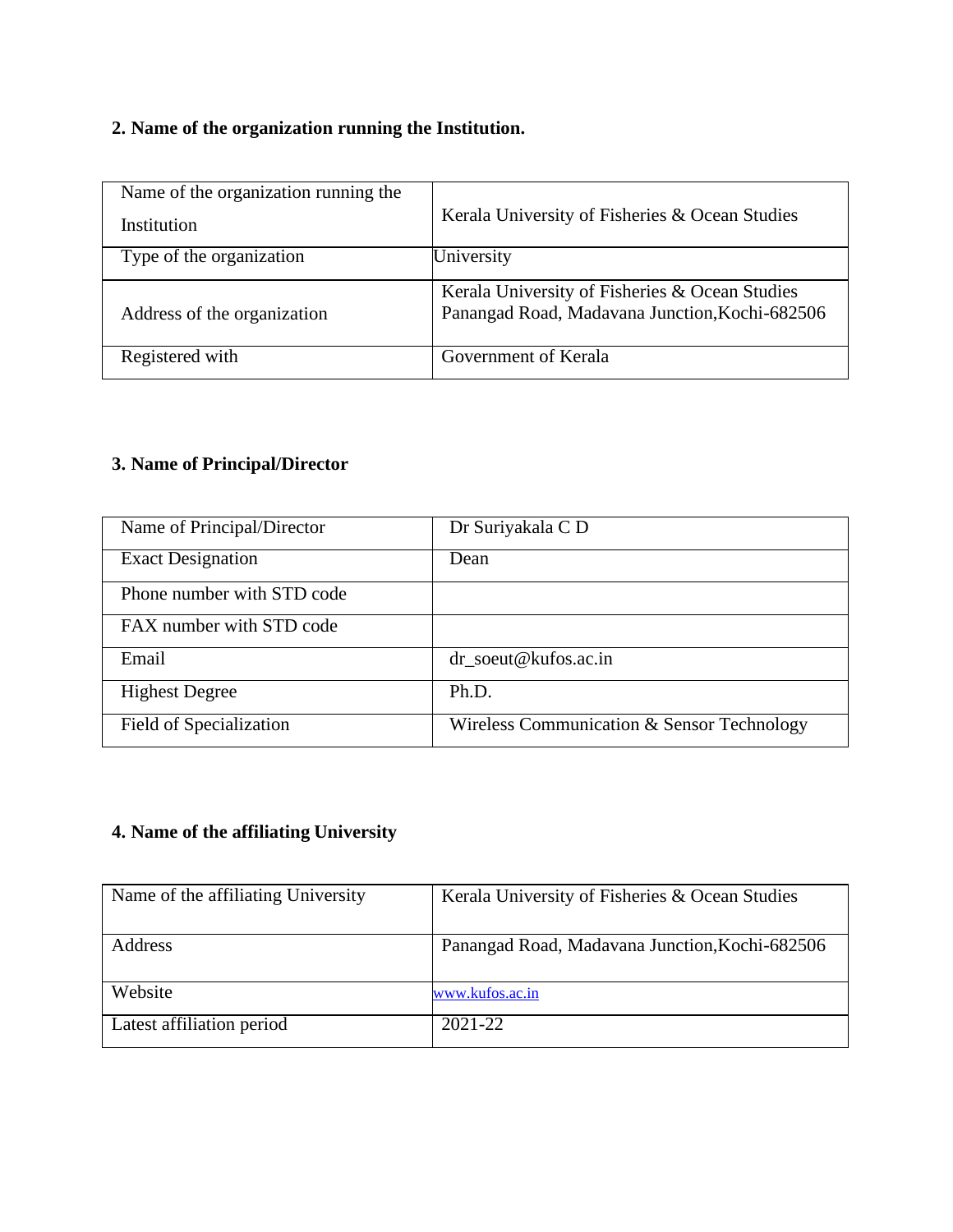#### **5. Governance**

| <b>Governing Board Members</b>                                                              | Available                                  |
|---------------------------------------------------------------------------------------------|--------------------------------------------|
| Academic Advisory Body                                                                      | Available                                  |
| Frequency of meetings                                                                       | Monthly                                    |
| Mechanism/Norms and Procedure for                                                           | <b>Student Representatives by election</b> |
| democratic/good Governance                                                                  |                                            |
| <b>Student Feedback on Institutional</b>                                                    | Available                                  |
| Governance/Faculty performance                                                              |                                            |
| Grievance Redressal mechanism for                                                           | Available                                  |
| Faculty, staff and students                                                                 |                                            |
| <b>Establishment of Anti Ragging</b>                                                        | Available                                  |
| Committee                                                                                   |                                            |
| <b>Establishment of Online Grievance</b>                                                    | Available                                  |
| <b>Redressal Mechanism</b>                                                                  |                                            |
| <b>Establishment of Grievance</b>                                                           | Available                                  |
| Redressal Committee in the Institution and<br>Appointment of OMBUDSMAN by the<br>University |                                            |
| <b>Establishment of Internal Complaint</b>                                                  | Available                                  |
| Committee (ICC)                                                                             |                                            |
| Establishment of Committee for SC/ST                                                        | Available                                  |
| <b>Internal Quality Assurance Cell</b>                                                      | Available                                  |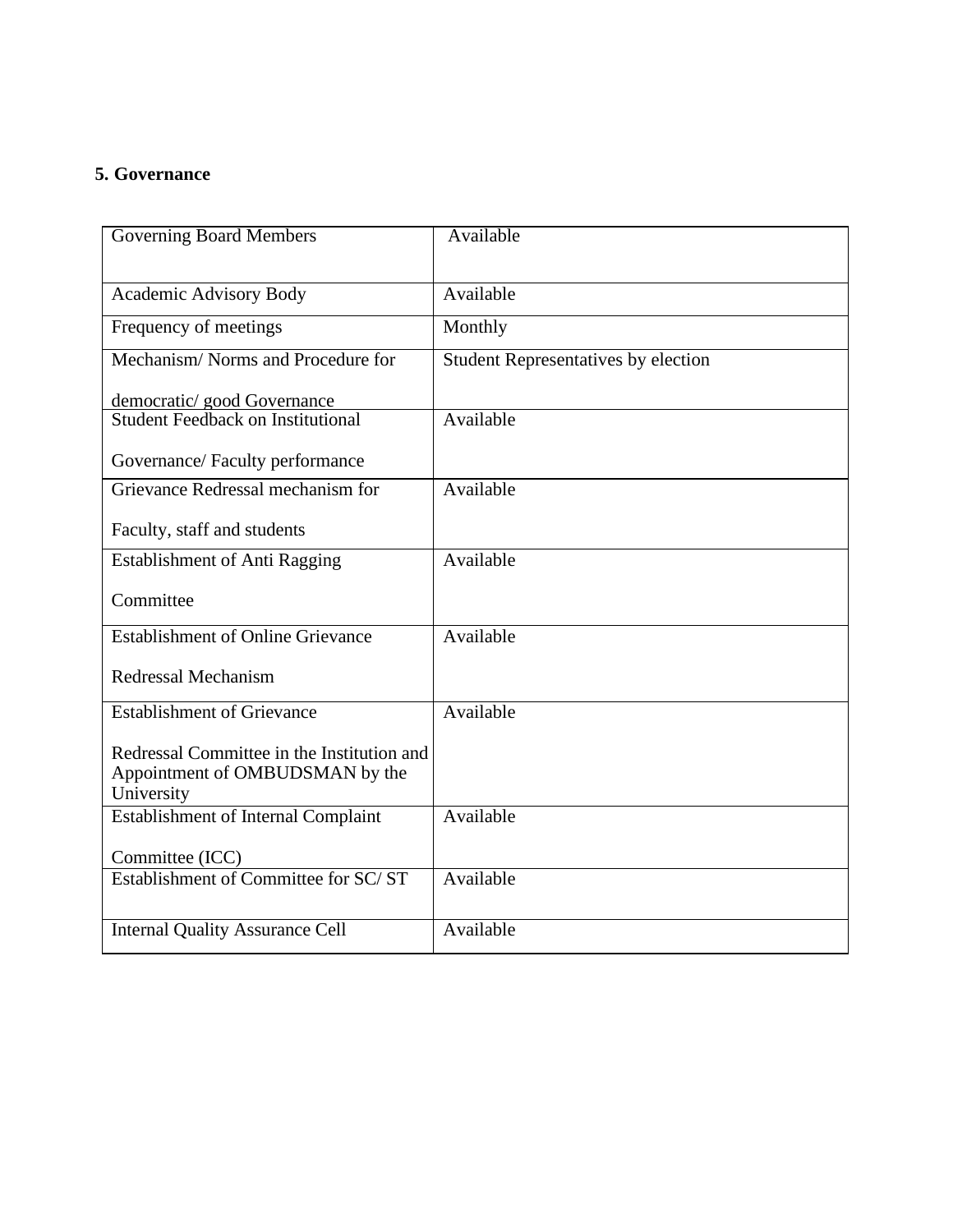### **6. Programmes**

| Name of<br><b>Programmes</b><br>in<br><b>FFE(SOEUT</b> | <b>Status of</b><br><b>Accreditation</b><br>of the<br><b>Courses</b> | <b>Number</b><br>of seats | <b>Semester</b><br>Fee | <b>Duration</b> |
|--------------------------------------------------------|----------------------------------------------------------------------|---------------------------|------------------------|-----------------|
| Food<br>Technology                                     | Approved                                                             | 50                        | 66,000 per<br>year     | 4 (8 semesters) |

## **7. Faculty**

| <b>Branch wise list</b>         | https://sites.google.com/view/soeut/faculty/faculty#h.dwolb8tyo2jj |
|---------------------------------|--------------------------------------------------------------------|
| <b>Faculty members</b>          | https://sites.google.com/view/soeut/faculty/faculty#h.w5vvw6jdqlm5 |
|                                 | https://sites.google.com/view/soeut/faculty/faculty#h.3rlzcu507er  |
|                                 | https://sites.google.com/view/soeut/faculty/faculty#h.1hvzybnrs1x8 |
|                                 | https://sites.google.com/view/soeut/faculty/faculty#h.8y9i135zt2kl |
|                                 | https://sites.google.com/view/soeut/faculty/faculty#h.wrt1646ln548 |
|                                 | https://sites.google.com/view/soeut/faculty/faculty#h.s113a3u2anwp |
|                                 | https://sites.google.com/view/soeut/faculty/faculty#h.1wks3tpa973g |
|                                 | https://sites.google.com/view/soeut/faculty/faculty#h.tgunx5bnktf6 |
|                                 | https://sites.google.com/view/soeut/faculty/faculty#h.nlpg54194110 |
|                                 | https://sites.google.com/view/soeut/faculty/faculty#h.6j2ahgawn8ei |
| <b>Asst Professor(Contract)</b> | 5                                                                  |
| <b>Adjunct Faculty</b>          | 3                                                                  |
| <b>Guest Faculty</b>            | 11                                                                 |
|                                 |                                                                    |
| <b>Trade Instructor(Lab)</b>    | $\overline{2}$                                                     |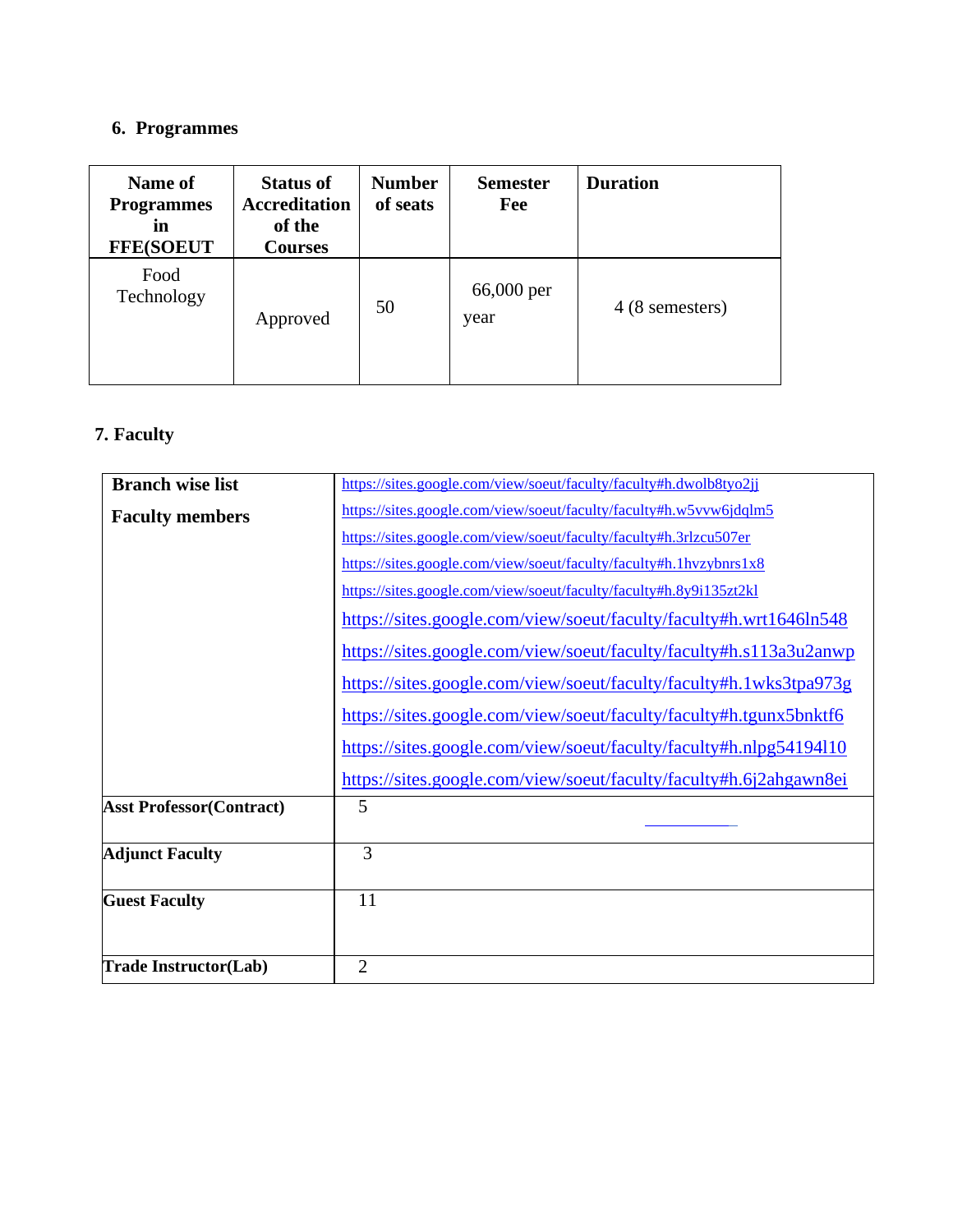### **8. Profile of Dean**

| Name of Dean                                       | Dr. Suriyakala C D                                     |
|----------------------------------------------------|--------------------------------------------------------|
| Date of birth                                      |                                                        |
| Unique id                                          | 1054                                                   |
| <b>Education qualifications</b>                    | PhD                                                    |
| Work experience                                    | 30 Years of Teaching and Research experience           |
| Area of specialization                             | Wireless Communication & Sensor Technology             |
| No: of papers published /<br>Research publications | $100+$                                                 |
| Research projects guided                           | 5 PhD students produced, Sponsored research projects-3 |

### **9. Fee**

| <b>Item</b>                                   | $1st$ Sem. | $2nd,4th,6th&$<br>8 <sup>th</sup> Sem. | $3^{\text{rd}}$ ,5 <sup>th</sup><br>$\&7^{\rm th}$<br>Sem. | <b>Total</b> |
|-----------------------------------------------|------------|----------------------------------------|------------------------------------------------------------|--------------|
| <b>Admission Fee</b>                          | 10,000     | $\overline{0}$                         | 0                                                          | 10,000       |
| <b>Caution Deposit</b>                        | 5,000      | $\overline{0}$                         | 0                                                          | 5000         |
| <b>Tuition Fee</b>                            | 33,000     | 33,000                                 | 33,000                                                     | 2,64,000     |
| <b>Special Fee</b>                            |            |                                        |                                                            |              |
| Library fee (Annual)                          | 500        | 500                                    | 500                                                        | 4,000        |
| Stationery fee (Annual)                       | 500        | 500                                    | 500                                                        | 4,000        |
| Athletic/Sports & Games Fee<br>(Per Semester) | 250        | 250                                    | 250                                                        | 2,000        |
| <b>Association Fee (Per Semester)</b>         | 100        | 100                                    | 100                                                        | 800          |
| Magazine Fee (Annual)                         | 500        | $\overline{0}$                         | 500                                                        | 2,000        |
| University Union Fee (Per<br>Semester)        | 250        | 250                                    | 250                                                        | 2,000        |
| Computer Fee (Per Semester)                   | 1000       | 1000                                   | 1000                                                       | 8,000        |
| Insurance (Annual)                            | 118        | $\Omega$                               | 118                                                        | 472          |
| <b>Semester Examination fee</b>               | 2000       | 2000                                   | 2000                                                       | 16,000       |
| <b>Total</b>                                  | 53,218     | 37,600                                 | 38,218                                                     | 3,18,272     |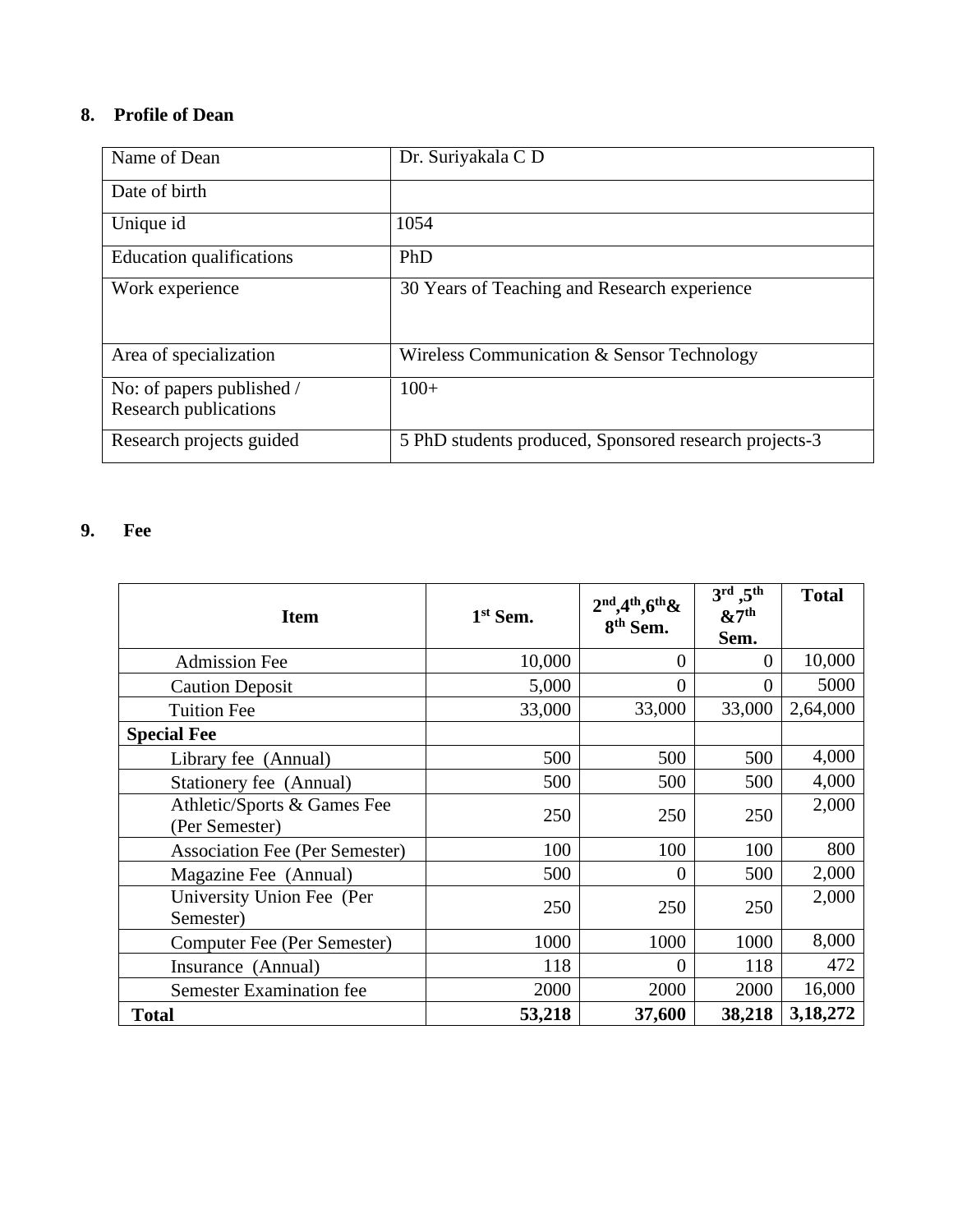#### **10. Admission**

| Number of seats | <b>Number</b> | of<br><b>Students</b>    |                |
|-----------------|---------------|--------------------------|----------------|
| sanctioned with |               | admitted under various   |                |
| the year of     |               | categories each year in  |                |
| approval        |               | the last three years     |                |
|                 | Year          | <b>Total Number of</b>   |                |
|                 |               | <b>Students admitted</b> |                |
| $B.Tech-50$     | 2021-22       | <b>B.Tech</b>            |                |
|                 |               | <b>KEAM</b>              | 24             |
|                 |               | COF                      | $\mathbf{1}$   |
|                 |               | <b>NRI</b>               | $\mathbf{1}$   |
|                 |               | Others                   | 14             |
|                 |               | Total                    | 40             |
|                 |               | <b>B.Tech</b>            |                |
|                 |               | <b>KEAM</b>              | 30             |
|                 | 2020-21       |                          |                |
|                 |               | <b>COF</b>               | $\overline{3}$ |
|                 |               | <b>NRI</b>               | $\overline{2}$ |
|                 |               | Others                   | 10             |
|                 |               | Total                    | 45             |
|                 | $2019 - 20$   | <b>B.Tech</b>            |                |
|                 |               | <b>KEAM</b>              | 31             |
|                 |               |                          |                |
|                 |               | <b>COF</b>               | $\mathbf{2}$   |
|                 |               | <b>NRI</b>               | $\mathbf{1}$   |
|                 |               | Others                   | 10             |
|                 |               | Total                    | 44             |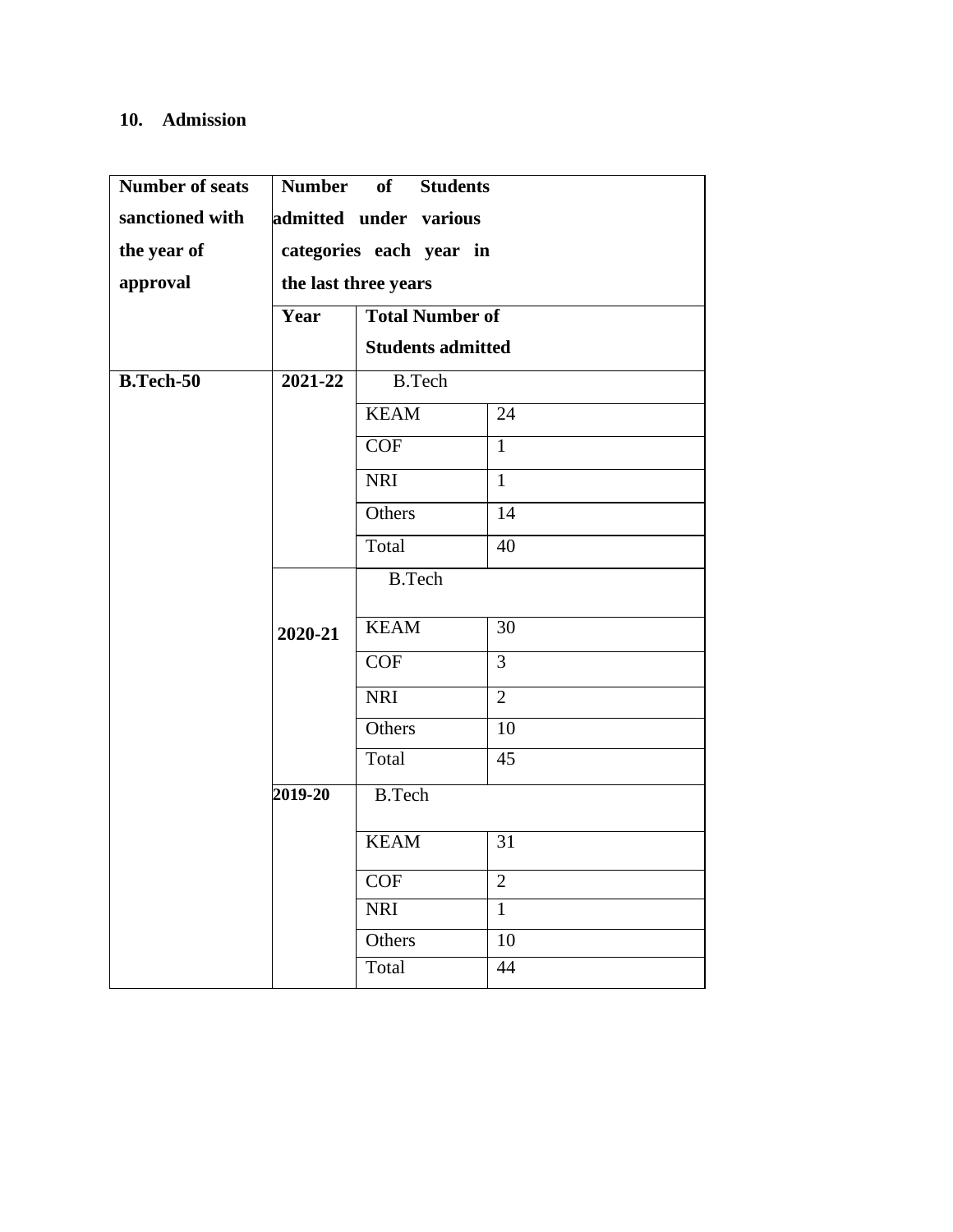## **11. Admission Procedure**

| Admission test being followed,     | http://www.cee-kerala.org/ |
|------------------------------------|----------------------------|
| name and address of the Test       |                            |
| Agency and its URL                 |                            |
| Number of seats allotted to        | <b>Nil</b>                 |
| different Test Qualified candidate |                            |
| separately (AIEEE/ CET (State)     |                            |
| conducted test/University tests/   |                            |
| CMAT/ GPAT)/ Association           |                            |
| conducted test)                    |                            |

## **12. Criteria and Weightages for Admission**

| Describe each criterion with its respective       |         |                                      |
|---------------------------------------------------|---------|--------------------------------------|
| weightages <i>i.e.</i> , Admission Test, marks in |         |                                      |
| qualifying examination etc.                       |         |                                      |
| Mention the minimum level of acceptance if any    |         |                                      |
| Mention the cut-off levels of percentage and      | 2021-22 | 50% in PCM, KEAM                     |
| percentile score of the candidates in the         |         | Engineering pass                     |
| admission test for the last three years           | 2020-21 | 50% in PCM, KEAM<br>Engineering pass |
|                                                   | 2019-20 | 50% in PCM, KEAM<br>Engineering pass |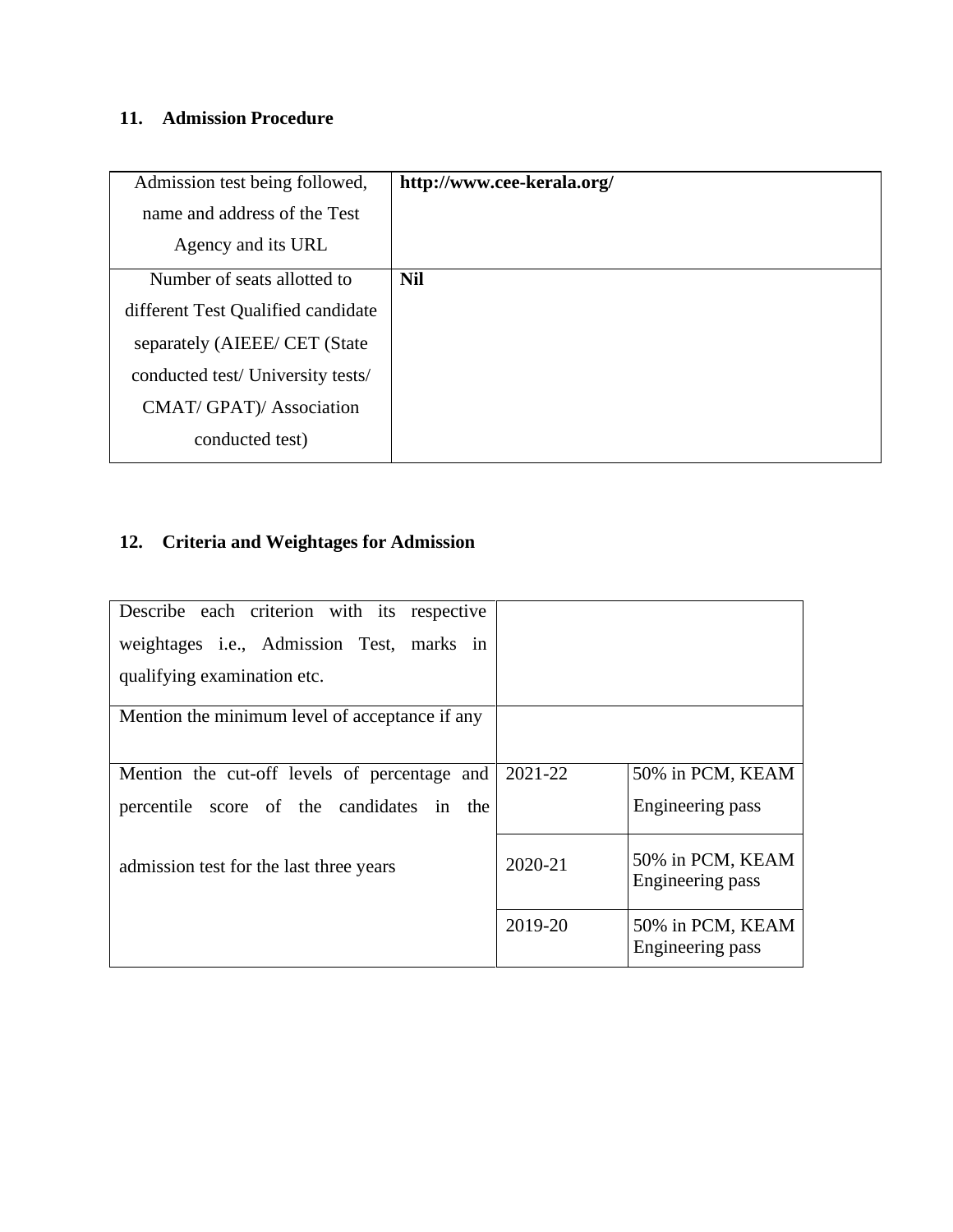#### **13. List of Applicants**

List of candidates whose applications have been received along with percentile/percentage score for each of the qualifying examination in separate categories for open seats. List of candidates who have applied along with percentage and percentile score for Management quota seats.

*List attached* 

#### **14. Admission Procedure**

| Based on the KEAM score    | For COF seats, KEAM Score is |  |
|----------------------------|------------------------------|--|
| and Higher secondary Score | necessary                    |  |
|                            |                              |  |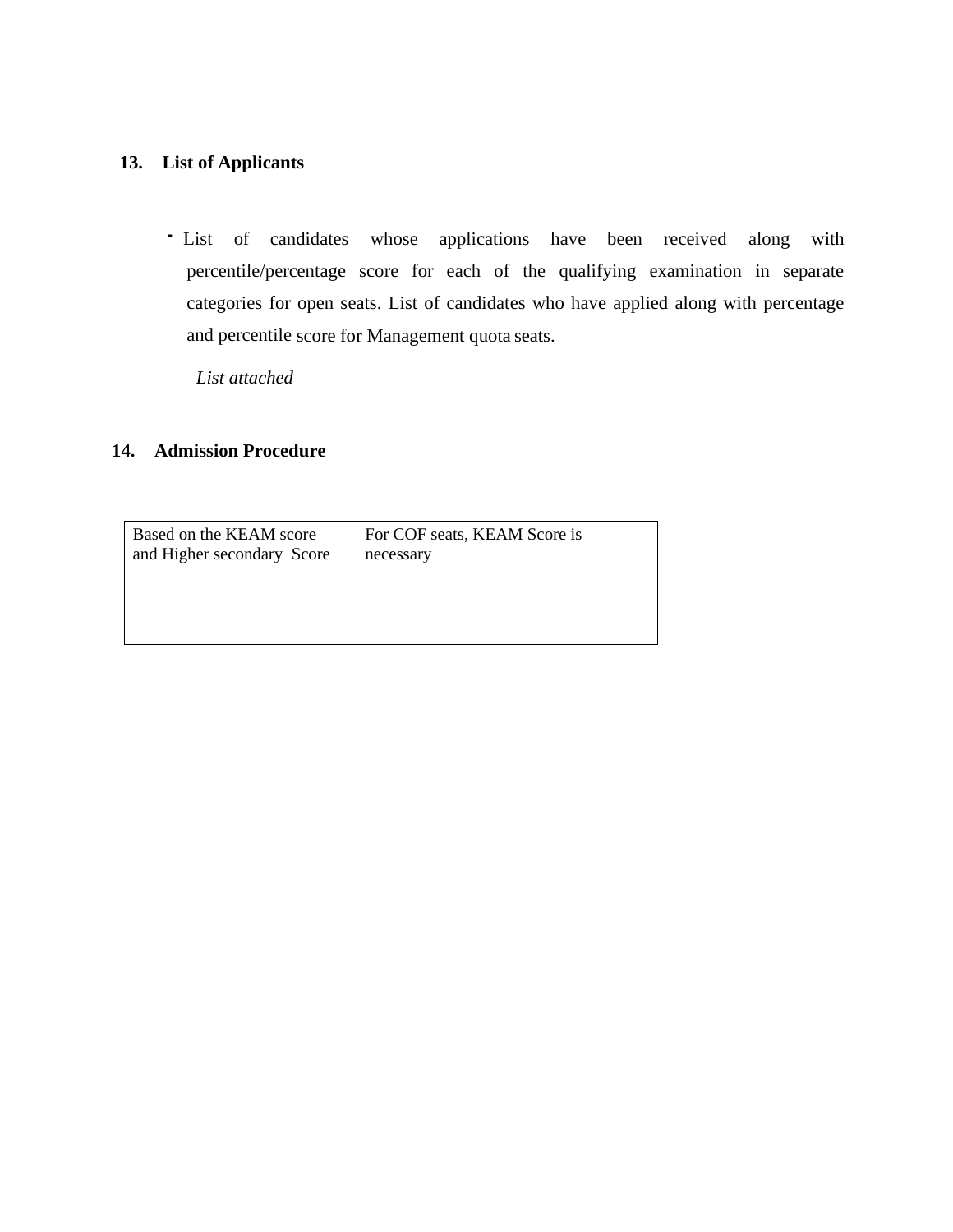#### **15. Information of Infrastructure and Other Resources Available**

| <b>Infrastructure</b>                                              | <b>B.Tech Food Technology</b> |
|--------------------------------------------------------------------|-------------------------------|
| Number of Classrooms                                               | $\overline{4}$                |
| <b>Tutorial Room</b>                                               | $\overline{2}$                |
| Number of Laboratories                                             | 16                            |
| Number of Drawing Halls with capacity of each                      | $1(50$ students)              |
| Number of Computer Centers with capacity of each                   | 2 Nos, 50 Desktop in total    |
| <b>Central Examination Facility</b>                                | Available                     |
| Number of Exam halls and capacity of each                          | 2 (75 each)                   |
| Barrier Free Built Environment for disabled and elderly<br>persons | Available                     |
| <b>Hostel Facilities</b>                                           | Available                     |

#### • **Library**

#### <http://kufos.ac.in/university-library/>

We have a well-equipped and a comprehensive library, which offers students with all the reference

material, they require for an in-depth understanding of their specific subjects. The library also

subscribes for journals on the relevant subjects.

#### • **Laboratory and Workshop**

| SI No | Lab Name                                        |  |  |
|-------|-------------------------------------------------|--|--|
|       |                                                 |  |  |
|       | Dairy Technology Lab                            |  |  |
|       | a. Processing technology of liquid milk         |  |  |
|       | b. Processing technology of dairy products      |  |  |
|       | c. Unit Operations in Food Processing           |  |  |
|       |                                                 |  |  |
|       | Post Harvest Engineering Lab                    |  |  |
|       | a. Crop Production Technology                   |  |  |
|       | b. Processing technology of cereals             |  |  |
|       | c. Processing Technology of Legumes & Oil       |  |  |
|       | Seeds                                           |  |  |
|       | d. Processing Technology of Fruits & Vegetables |  |  |
|       | e. Processing Technology of Beverages           |  |  |
| 3     | Microbiology Lab                                |  |  |
|       | FM & HMT Lab                                    |  |  |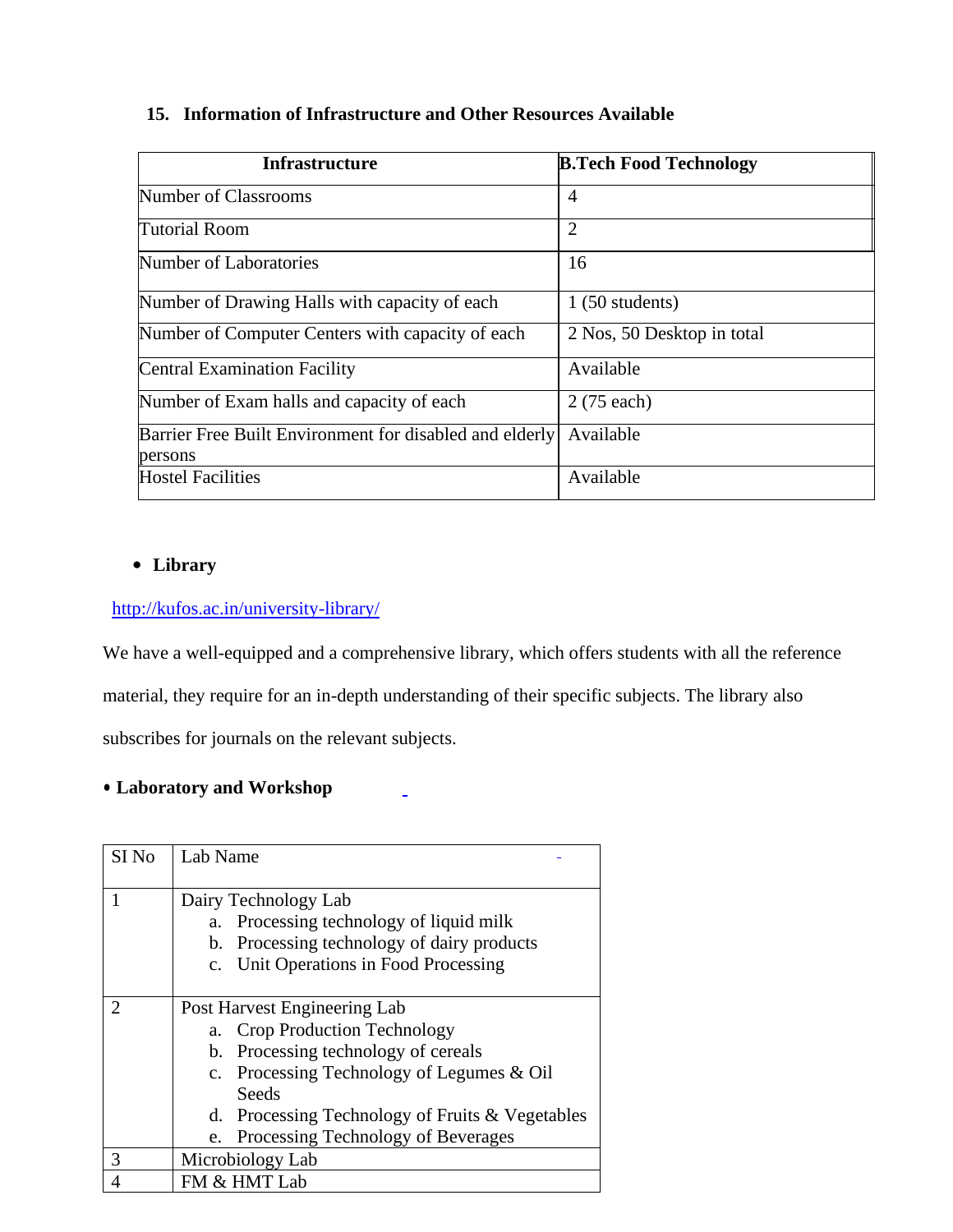|    | RAC Lab                                   |
|----|-------------------------------------------|
| 6  | A)Computer Programming Lab                |
|    | <b>B)English Language Lab</b>             |
|    | <b>Electrical Engineering Lab</b>         |
| 8  | Electronics & Marine Instrumentation Lab  |
| 9  | <b>Engineering Drawing lab</b>            |
| 10 | Mechanical Workshop                       |
| 11 | <b>Environmental Science Lab</b>          |
| 12 | Processing of Fish & Marine Products Lab  |
| 13 | Processing of Meat Products Lab           |
| 14 | Food Biotechnology Lab                    |
| 15 | <b>Sensory Evaluation Lab</b>             |
| 16 | Bakery Confectionary & Snack Products lab |

## • **Special purpose facilities available**

| Placement cell           | Available                                    |
|--------------------------|----------------------------------------------|
| <b>Smart Class Rooms</b> | Available                                    |
| Grievance cell           | Available http://kufos.ac.in/grievance-cell/ |
| Women's Cell             | Available http://kufos.ac.in/womens-cell/    |

## • **Other Facilities**

| <b>Games and Sports Facilities</b>       | https://sites.google.com/view/soeut/infrastructure/spor |
|------------------------------------------|---------------------------------------------------------|
|                                          |                                                         |
| <b>Soft Skill Development Facilities</b> | Language lab facility available                         |
|                                          |                                                         |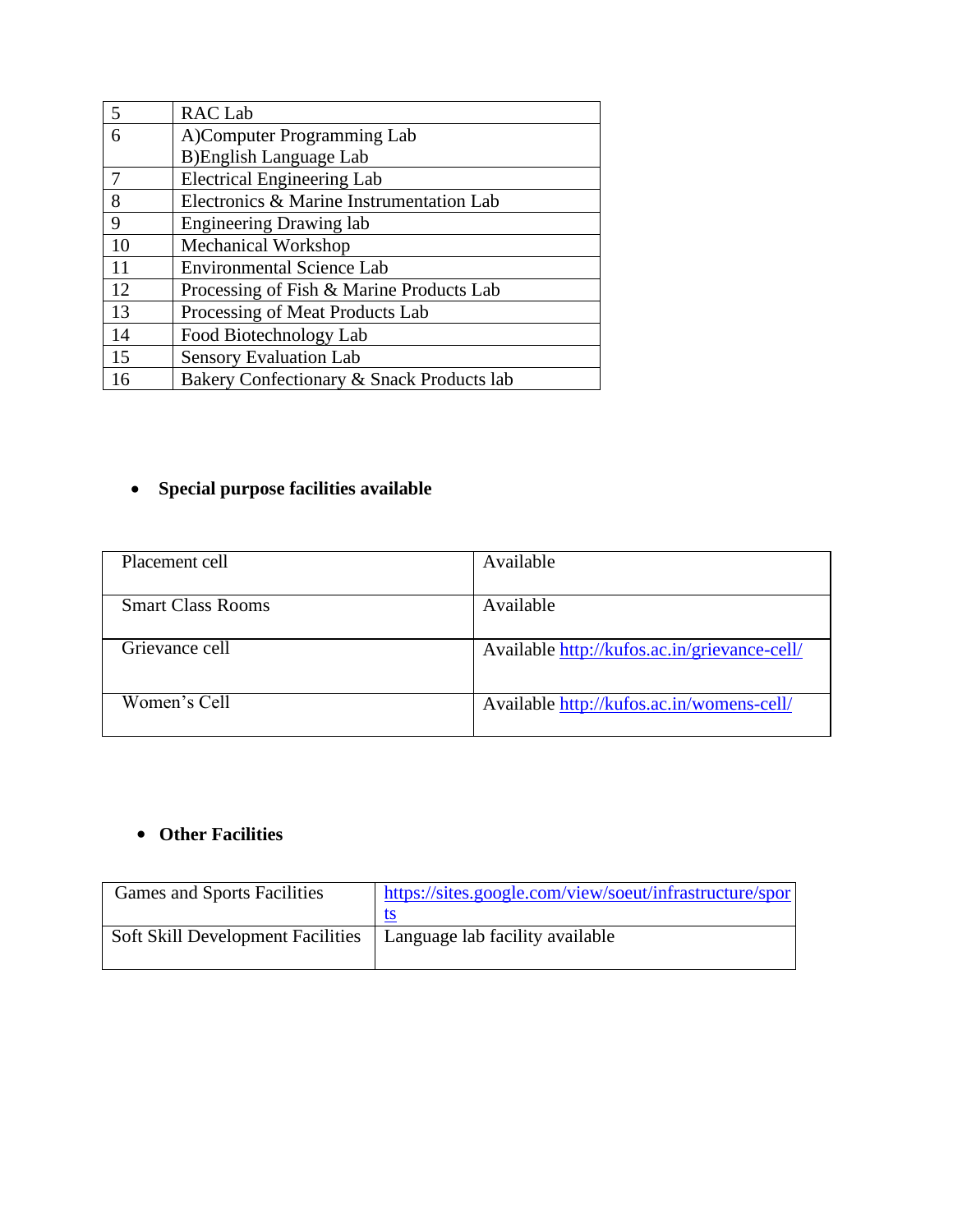## • **Teaching Learning Process**

| Curricula and syllabus for each of the<br>programmes as approved by the<br>University | http://kufos.ac.in/syllabus/          |
|---------------------------------------------------------------------------------------|---------------------------------------|
| Academic Calendar of the University                                                   | http://kufos.ac.in/academic-calendar/ |
| Academic Time Table with the name of<br>the Faculty members handling the<br>Course    | Available                             |
| Teaching Load of each Faculty                                                         | Available                             |
| <b>Internal Continuous Evaluation System</b><br>and place                             | Available                             |
| Student's assessment of Faculty, System in Available                                  |                                       |
| place                                                                                 |                                       |

### **16. Enrollment of students in the last 3 years**

| Programme                      | 2021-22 | 2020-21 | 2019-20 |
|--------------------------------|---------|---------|---------|
| <b>B. Tech Food Technology</b> | 40      | 45      | 44      |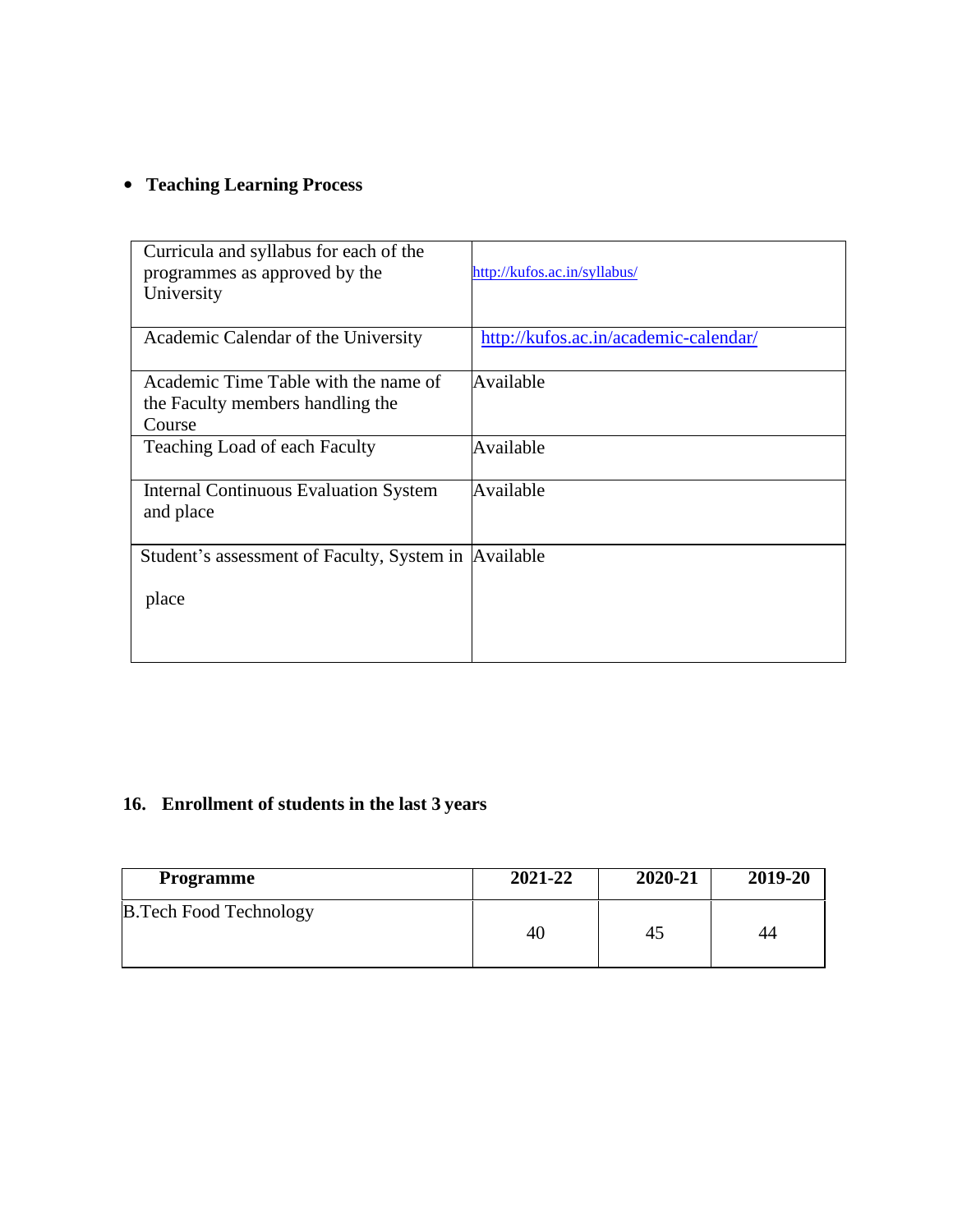# **17. List of Research Projects/ Consultancy Works**

| Number of Projects carried out, funding<br>agency, Grant received                    | <b>NA</b>                                                                                                                                                                                                                                                                                                                                                                                                                                                                                                                                                                                                                                                                                                                                                            |
|--------------------------------------------------------------------------------------|----------------------------------------------------------------------------------------------------------------------------------------------------------------------------------------------------------------------------------------------------------------------------------------------------------------------------------------------------------------------------------------------------------------------------------------------------------------------------------------------------------------------------------------------------------------------------------------------------------------------------------------------------------------------------------------------------------------------------------------------------------------------|
| Publications (if any) out of research in<br>last three years out of Masters projects | $25+$                                                                                                                                                                                                                                                                                                                                                                                                                                                                                                                                                                                                                                                                                                                                                                |
| <b>Industry Linkage</b><br>MoUs with Industries (minimum 3)                          | Seafood Exporters Association of India, Cochin<br><b>ICAR-Peninsular anf Marine Fish Genetic</b><br>Resources Centre of NBFGR, Kochi<br>National Institute of Oceanography, Kochi<br>ICAR centre for Marine Living Resources $\&$<br>Ecology, Kochi<br><b>Central Plantation Crops Research</b><br>Institute, Kasargode<br>Indian National centre for Ocean Information<br>Services, Hyderabad<br>Central Institute of Fisheries, Naughtical &<br>Engineering Training(CIFNET), Kochi<br>Agricultural skill council of India<br>Central Coastal Agricultural Institute, Goa<br>Cochin Port Trust, Kochi<br><b>COOP Cooperative, Switzerland</b><br><b>ICAR Central Institute of Fisheries Technology,</b><br>Cochin<br>Export Inspection Agency, Government of India |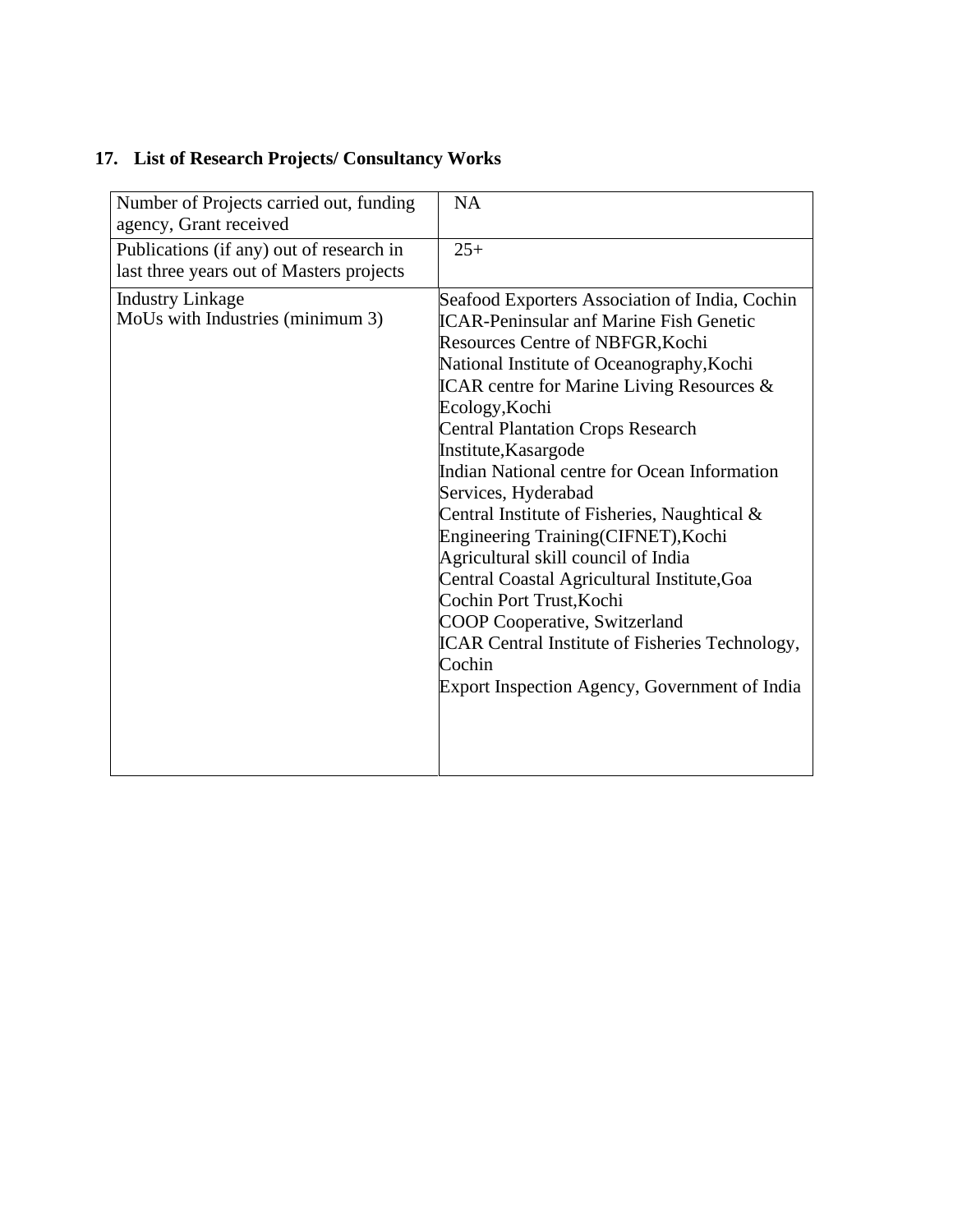### **Students List of last 3 years**

### **B.Tech 2021 batch**

| SI <sub>NO</sub>        | <b>NAME</b>              | <b>ADMISSION NO</b> | <b>PCM Mark</b> | <b>Engineering</b> | Mode of          |
|-------------------------|--------------------------|---------------------|-----------------|--------------------|------------------|
|                         |                          |                     |                 | Rank               | <b>Admission</b> |
| 1                       | AARYA NANDHA S           | OET-2021-02-01      | 97.66           | 6278               | First allotment  |
| $\overline{\mathbf{2}}$ | <b>AFRIN SONA SAJEEF</b> | OET-2021-02-02      |                 |                    |                  |
| $\mathbf{3}$            | <b>AKASH K K</b>         | OET-2021-02-03      | 87.33           | 25645              | Third allotment  |
| $\overline{\mathbf{4}}$ | <b>AKHILA E ANIL</b>     | OET-2021-02-04      | 97.16           | 5912               | Second allotment |
| 5                       | <b>AKSHIDH A R</b>       | OET-2021-02-05      | 97.16           | 13213              | Third allotment  |
| 6                       | ALIYA FATHIMA D          | OET-2021-02-06      | 86.5            | 14946              | Spot allotment   |
| $\overline{7}$          | ANAGHA B KRISHNA         | OET-2021-02-07      | 99.5            | 5929               | First allotment  |
| 8                       | ANAND KRISHNAN           | OET-2021-02-08      | 84              | 25009              | Third allotment  |
| $\boldsymbol{9}$        | <b>APARNA A</b>          | OET-2021-02-09      | 84.83           | 8032               | First allotment  |
| 10                      | <b>ARUNDHATHI S</b>      | OET-2021-02-10      | 93              | 20343              | Spot allotment   |
| 11                      | <b>ASHISH BENNY</b>      | OET-2021-02-11      | 92              | <b>NRI</b>         | Spot allotment   |
| 12                      | <b>ASHITHAK</b>          | OET-2021-02-12      | 92              | 12497              | Second allotment |
| 13                      | <b>BIJO GEORGE</b>       | OET-2021-02-13      | 64.33           | 45315              | Spot allotment   |
| 14                      | DONY C THOMAS            | OET-2021-02-14      | 96.33           | 7265               | Second allotment |
| 15                      | <b>GAYATHRY PA</b>       | OET-2021-02-15      | 90.33           | 13516              | First allotment  |
| 16                      | <b>GOPIKAPG</b>          | OET-2021-02-16      | 88.66           | 8939               | Third allotment  |
| 17                      | <b>JENET JOSHY</b>       | OET-2021-02-17      | 89              | 20818              | Spot allotment   |
| 18                      | <b>KARTHIKA U R</b>      | OET-2021-02-18      | 94.16           | 13239              | Second allotment |
| 19                      | KAVYA JAYAN              | OET-2021-02-19      | 75              | 45995              | First allotment  |
| 20                      | <b>LAKSHMI B</b>         | OET-2021-02-20      | 93.8            | 38560              | Third allotment  |
|                         | <b>KADAMBETHE</b>        |                     |                 |                    |                  |
| 21                      | <b>LAKSHMI V SREYAS</b>  | OET-2021-02-21      | 94.6            | 25212              | Second allotment |
| 22                      | <b>MERRY MILAN</b>       | OET-2021-02-22      | 88.4            | 6015               | First allotment  |
|                         | <b>POTHARAY</b>          |                     |                 |                    |                  |
| 23                      | PARVATHY A               | OET-2021-02-23      | 91.33           | 18999              | Second allotment |
| 24                      | RITHIKA GIRISH           | OET-2021-02-24      | 72.33           | 42718              | Spot allotment   |
| 25                      | RIYA UTHAMAN             | OET-2021-02-25      |                 |                    |                  |
| 26                      | <b>SANDRA SUNDER</b>     | OET-2021-02-26      | 97.67           | 8901               | Third allotment  |
| 27                      | SANIYA P SUNNY           | OET-2021-02-27      | 97.5            | 15427              | Spot allotment   |
| 28                      | <b>SARADA NAYAN</b>      | OET-2021-02-28      | 98.17           | 19110              | Spot allotment   |
| 29                      | <b>SARANYA S</b>         | OET-2021-02-29      | 89.5            | 15644              | Second allotment |
| $\overline{30}$         | SHAHNA M A               | OET-2021-02-30      | 95              | 10407              | Mop up allotment |
| 31                      | VANDANA V A              | OET-2021-02-31      |                 |                    |                  |
| 32                      | VARADA PM                | OET-2021-02-32      | 90.33           | 22327              | Spot allotment   |
| 33                      | <b>VIPANCHIKA V S</b>    | OET-2021-02-33      | 85.67           | 9389               | Second allotment |
| 34                      | <b>FATHIMANS</b>         | OET-2021-02-34      | 94.4            | 18227              | Spot allotment   |
| 35                      | AMAL RAJ K J             | OET-2021-02-35      | 84.33           | 38893              | Spot allotment   |
| 36                      | <b>JASEEL JALEEL</b>     | OET-2021-02-36      | 73              | 44903              | Spot allotment   |
| 37                      | <b>ARSHI NORBEN</b>      | OET-2021-02-37      | 97.5            | 21649              | Spot allotment   |
| 38                      | DEVADATHAN T D           | OET-2021-02-38      | 67.33           | 42196              | Spot allotment   |
| 39                      | RITY MARIYA JOSEPH       | OET-2021-02-39      | 92.83           | 32415              | Spot allotment   |
| 40                      | <b>DEVIKA M</b>          | OET-2021-02-40      | 92.3            | 27440              | Spot allotment   |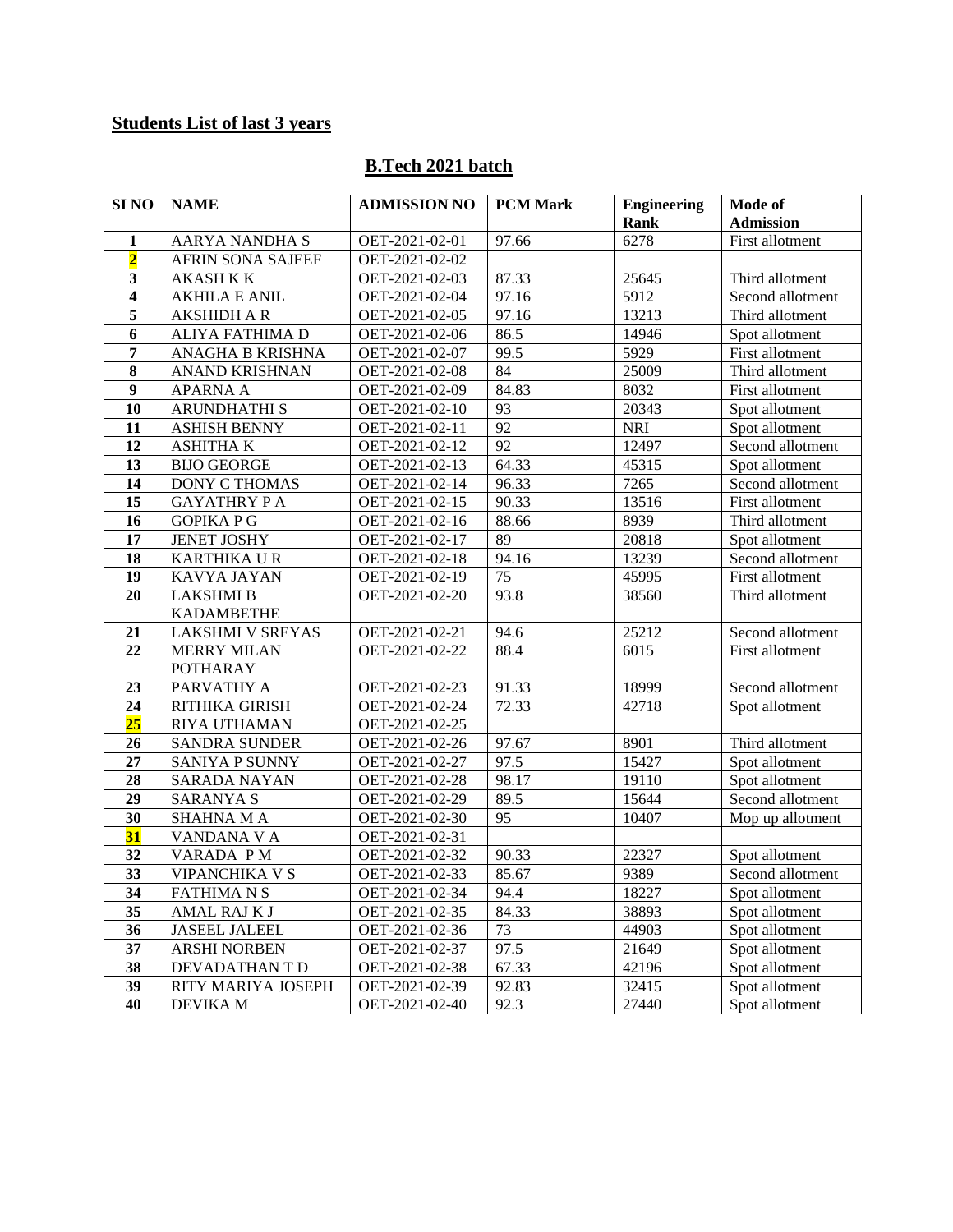# **B.Tech 2020 batch**

| SI <sub>No</sub> | <b>Admission No</b> | <b>Name</b>             | <b>Eng Rank</b> | Mode of            |
|------------------|---------------------|-------------------------|-----------------|--------------------|
|                  |                     |                         |                 | admission          |
| 1                | OET-2020-02-01      | A.N Gatha Jayadevan     | 22149           | <b>SPOT EZHAVA</b> |
| $\overline{2}$   | OET-2020-02-02      | <b>ADWAITH K S</b>      | 15215           | <b>KEAM</b>        |
| 3                | OET-2020-02-03      | AFTHAB P M              | 46285           | <b>SPOT MUSLIM</b> |
| $\overline{4}$   | OET-2020-02-04      | AISWARYA S S            | 14173           | <b>KEAM</b>        |
| 5                | OET-2020-02-05      | AKHILRAJ P              | 19079           | <b>KEAM</b>        |
| 6                | OET-2020-02-06      | <b>AKSHARA RANJITH</b>  | 13210           | <b>KEAM</b>        |
| 7                | OET-2020-02-07      | <b>AKSHAYASREE K S</b>  | 24782           | KEAM               |
| 8                | OET-2020-02-08      | <b>ALIFNA SHAJI</b>     | 12368           | <b>KEAM</b>        |
| 9                | OET-2020-02-09      | <b>AMRITHA T S</b>      | 19100           | <b>KEAM</b>        |
| 10               | OET-2020-02-11      | ANGEL K SHAJI           | 11291           | <b>SPOT SM</b>     |
| 11               | OET-2020-02-12      | ANGEL MARY              | 17152           | <b>SPOT SM</b>     |
| 12               | OET-2020-02-13      | <b>ANITHA ANIL</b>      | 12496           | <b>KEAM</b>        |
| 13               | OET-2020-02-14      | ANUPAMA A J             | 17916           | <b>KEAM</b>        |
| 14               | OET-2020-02-15      | AROMAL A S              | 37506           | <b>KEAM</b>        |
| 15               | OET-2020-02-16      | ARSHA SHAJI             | 9571            | SPOT SM            |
| 16               | OET-2020-02-17      | <b>ARYA UNNI</b>        | 12163           | <b>KEAM</b>        |
| 17               | OET-2020-02-18      | <b>ASLAM JASEEM</b>     |                 | <b>SPOT NRI</b>    |
| 18               | OET-2020-02-19      | <b>BHARATH KRISHNA</b>  | 52830           | <b>KEAM</b>        |
|                  |                     | K                       |                 |                    |
| 19               | OET-2020-02-20      | <b>FAHIMAN</b>          | 13402           | <b>KEAM</b>        |
| 20               | OET-2020-02-21      | <b>FIDA</b>             | 12967           | <b>KEAM</b>        |
|                  |                     | <b>MOIDEENKUTTY</b>     |                 |                    |
| 21               | OET-2020-02-22      | HARI KRISHNAN S         | 29830           | <b>SPOT COF</b>    |
| 22               | OET-2020-02-23      | JEMIMAH REENA J         | 9615            | <b>KEAM</b>        |
| 23               | OET-2020-02-24      | <b>JESNA P JAHANGIR</b> | 35672           | <b>SPOT MUSLIM</b> |
| 24               | OET-2020-02-25      | <b>JINIKRISHNA R</b>    | 14766           | <b>KEAM</b>        |
| 25               | OET-2020-02-26      | <b>KRISHNA M</b>        | 8984            | <b>KEAM</b>        |
| 26               | OET-2020-02-28      | <b>MANASI GOPI</b>      | 24074           | <b>KEAM</b>        |
| 27               | OET-2020-02-29      | MIDHUNA VINOD           | 9719            | <b>KEAM</b>        |
| 28               | OET-2020-02-30      | NANDIDHA DINESH         | 11189           | <b>KEAM</b>        |
| 29               | OET-2020-02-31      | C J NEHIDHA             | 9501            | <b>KEAM</b>        |
|                  |                     | <b>FATHIMA</b>          |                 |                    |
| 30               | OET-2020-02-32      | PADMA P PRADEEP         | 32414           | <b>SPOT COF</b>    |
| 31               | OET-2020-02-33      | <b>PARVATHY</b>         | 12118           | <b>KEAM</b>        |
|                  |                     | <b>KANNOTH</b>          |                 |                    |
| 32               | OET-2020-02-34      | RAHUL K                 | 35652           | SPOT NRI           |
| 33               | OET-2020-02-35      | REKHA B S               | 12936           | <b>KEAM</b>        |
| 34               | OET-2020-02-36      | <b>RISANA SALIM</b>     | 7998            | <b>KEAM</b>        |
| 35               | OET-2020-02-37      | <b>RISVANA PM</b>       | 13795           | <b>KEAM</b>        |
| 36               | OET-2020-02-39      | SOORYA                  | 7324            | <b>KEAM</b>        |
|                  |                     | <b>HARIDASAN</b>        |                 |                    |
| 37               | OET-2020-02-40      | <b>SOUMYAKS</b>         | 11176           | <b>KEAM</b>        |
| 38               | OET-2020-02-41      | SREELAKSHMI A           | 12124           | KEAM               |
| 39               | OET-2020-02-42      | TRESA LIYANA            | 15100           | <b>KEAM</b>        |
|                  |                     | <b>SEBASTIAN</b>        |                 |                    |
|                  |                     |                         |                 |                    |
|                  |                     |                         |                 |                    |
|                  |                     |                         |                 |                    |
| 40               | OET-2020-02-43      | <b>VEENAM</b>           | 12952           | <b>KEAM</b>        |
| 41               | OET-2020-02-45      | <b>DIVYA ANTONY</b>     | 51785           | <b>SPOT COF</b>    |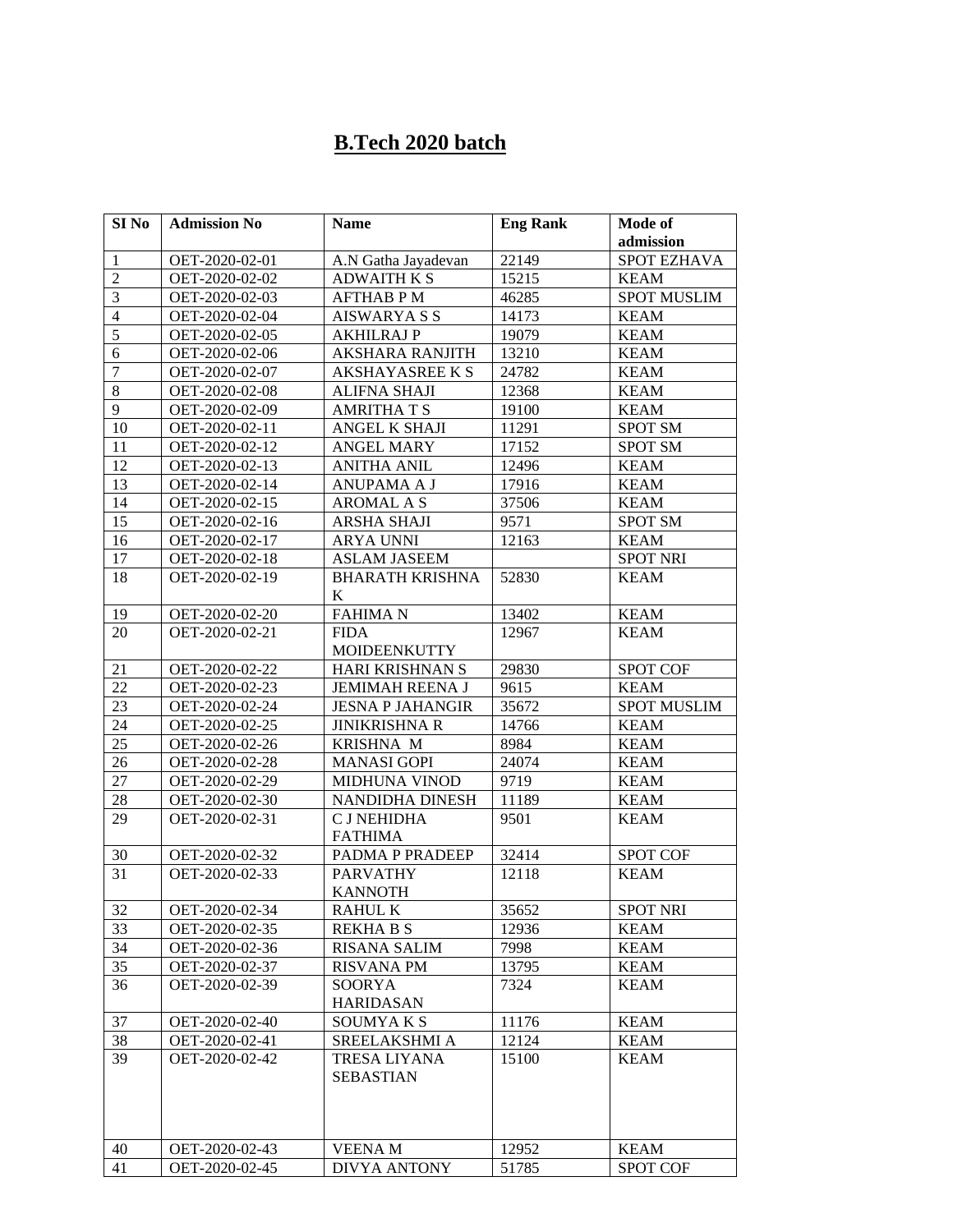| 42 | OET-2020-02-46 | M KRISHNA JYOTHI  | 36347 | <b>SPOT SM</b> |
|----|----------------|-------------------|-------|----------------|
| 43 | OET-2020-02-47 | ASWIN RAJ K S     | 24045 | <b>SPOT SM</b> |
| 44 | OET-2020-02-48 | ANIITHA K         | 52456 | SPOT SC        |
| 45 | OET-2020-02-49 | <b>HANNA TONY</b> | 14715 | <b>SPOT SM</b> |

### **B.Tech 2019 batch**

|                  |                     |                     | Mode of admission | Admission category     |
|------------------|---------------------|---------------------|-------------------|------------------------|
| SI <sub>No</sub> | <b>Name</b>         | <b>Admission No</b> |                   |                        |
| $\mathbf{1}$     | Aafiya H A          | OET-2019-02-01      | <b>KEAM</b>       | SM                     |
| $\overline{2}$   | Abhishek Sagar P S  | OET-2019-02-02      | <b>KEAM</b>       | <b>SM</b>              |
| 3                | Adarsh CD           | OET-2019-02-03      | <b>KEAM</b>       | $\overline{\text{SM}}$ |
| $\overline{4}$   | Adarsh N Dinesh     | OET-2019-02-04      | <b>SPOT</b>       | <b>BH TO SM</b>        |
| $\mathfrak{S}$   | Aiswaryalakshmi P G | OET-2019-02-05      | <b>SPOT</b>       | COF                    |
| 6                | Akshay Aji          | OET-2019-02-06      | <b>SPOT</b>       | SM                     |
| $\boldsymbol{7}$ | Alakananda K M      | OET-2019-02-07      | <b>KEAM</b>       | <b>SM</b>              |
| $8\,$            | Anjali P S          | OET-2019-02-08      | <b>KEAM</b>       | <b>SC</b>              |
| 9                | Anjalikrishna P A   | OET-2019-02-09      | <b>KEAM</b>       | $\rm KU$               |
| 10               | Anudhiya R          | OET-2019-02-10      | <b>KEAM</b>       | $\overline{\text{SM}}$ |
| 11               | Anuvind M           | OET-2019-02-11      | <b>KEAM</b>       | EZ                     |
| 12               | Arunima Rajan       | OET-2019-02-12      | <b>KEAM</b>       | <b>ST</b>              |
| 13               | Arunima Udayan      | OET-2019-02-13      | <b>KEAM</b>       | $\overline{\text{SM}}$ |
| 14               | Ashna Anzar         | OET-2019-02-14      | <b>KEAM</b>       | MU                     |
| 15               | Athulya Babu        | OET-2019-02-15      | <b>SPOT</b>       | $\mathbf{EZ}$          |
| 16               | Chris Rex Francis   | OET-2019-02-16      | <b>SPOT</b>       | COF                    |
| $17\,$           | Devika Dileep       | OET-2019-02-17      | <b>SPOT</b>       | <b>SM</b>              |
| 18               | Farhan H            | OET-2019-02-18      | <b>SPOT</b>       | $\overline{\text{SM}}$ |
| 19               | Fidha Siddick       | OET-2019-02-19      | KEAM              | MU                     |
| 20               | Gopika S            | OET-2019-02-20      | <b>KEAM</b>       | <b>SM</b>              |